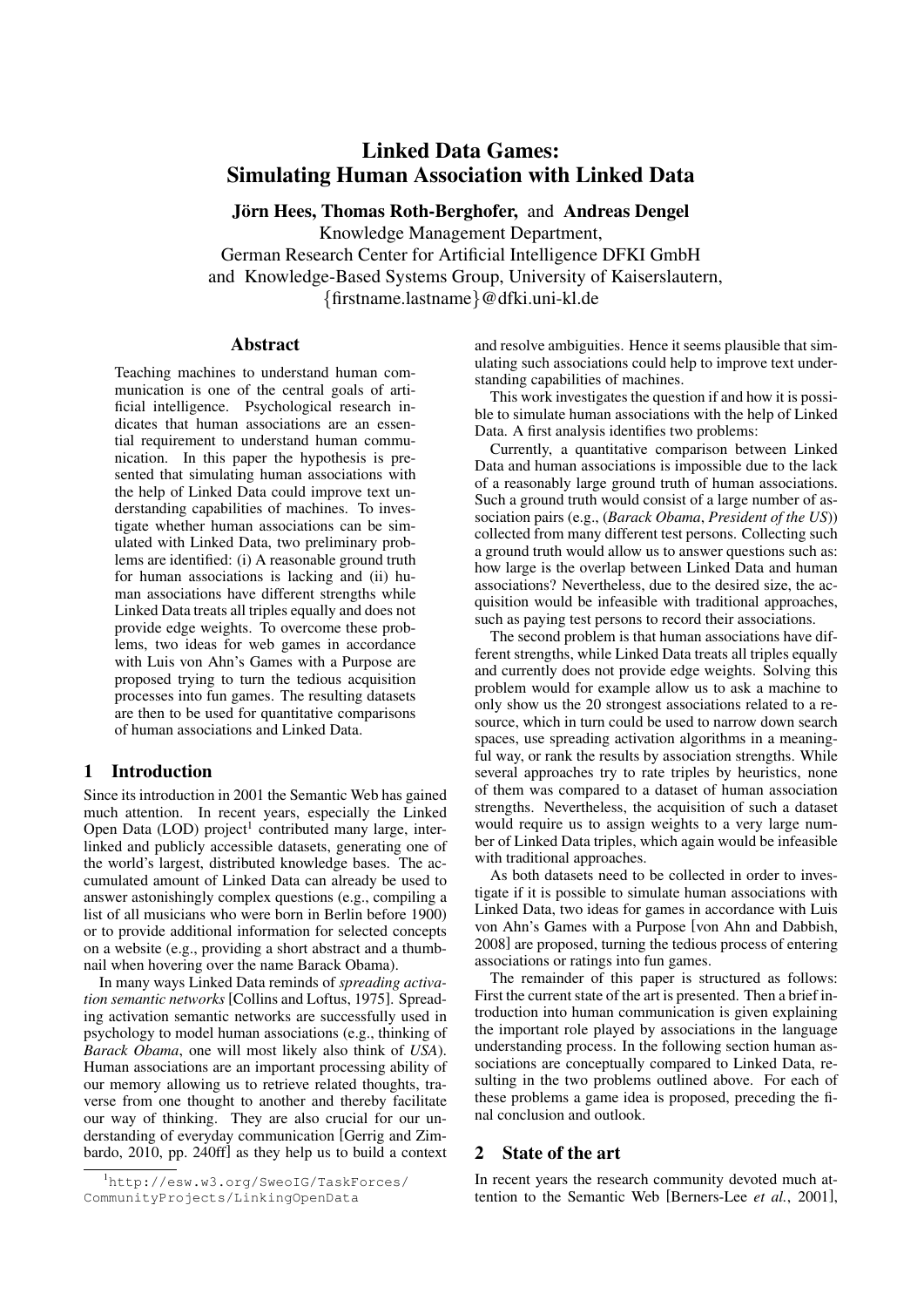which proposed the vision of sharing information in the web not only to other humans, but also transforming it into a meaningful form for machines. Two of the most famous outcomes of these developments are the Resource Description Framework  $(RDF)^2$  and the Web Ontology Language  $(OWL)<sup>3</sup>$ . Still, as manually providing information in these languages is quite cumbersome and seldom results in an immediate benefit for the authors, a few years went by without a reasonable amount of RDF being published on the web. Realizing this, a kind of grassroots development began to publish data which was already available in several centralized, corporate or governmental databases. Quickly guidelines were developed for publishing such data and interlinking it with others. With the ongoing help of volunteers and famous proponents, the so called Linked Open Data project was born, nowadays forming the so called Linked Data Cloud of interlinked datasets, including over 13.1 billion RDF triples as of November 2009. The content of this cloud, often called Linked Data, poses the world's largest distributed knowledge base and can be seen as a first challenge of the vision of the Semantic Web.

As more and more datasets were integrated into this Linked Data Cloud certain centralized points evolved, one of them being DBpedia<sup>4</sup>. The DBpedia team tries to automatically extract structured information from Wikipedia articles. In contrast to many other datasets, DBpedia represents very much knowledge across a large number of domains, which makes it very interesting for tying domains together. At the same time due to the automatic nature of the extraction, DBpedia also introduces a lot of errors into the Linked Data Cloud.

Even long before the Semantic Web started to evolve, psychological research has been very busy in the field of how human beings understand language. While the next sections go more into detail on spreading activation semantic networks [\[Collins and Loftus, 1975\]](#page-5-0), it shall be mentioned here that they belong to the human semantic memory, which is a part of the so called explicit memory [\[Bad](#page-5-4)deley *et al.*[, 2009,](#page-5-4) pp. 113–121].

As mentioned in the introduction, in this paper two games are proposed that try to turn the otherwise unfeasible work into fun games. This is motivated by Luis von Ahn's Games With A Purpose<sup>5</sup>, which are part of a field called Human Computation. After the big success of the famous ESP Game [\[von Ahn and Dabbish, 2004\]](#page-5-5), which turns the tedious process of labeling images into a fun game, and further games, a summary of design principles for Games With A Purpose [\[von Ahn and Dabbish, 2008\]](#page-5-2) was published.

The proposed game ideas are especially related to the ESP Game, Verbosity [\[von Ahn](#page-5-6) *et al.*, 2006], Matchin [\[Hacker and von Ahn, 2009\]](#page-5-7) and OntoGame [\[Siorpaes and](#page-5-8) [Hepp, 2007\]](#page-5-8). Verbosity is a game which turns the widely known Tabu game into a game collecting common-sense facts. The game is of an asymmetric type, which means that there's a describer who gets a word that she has to describe to the guesser. The guesser can see the describer's output and guesses her input. In order to prevent cheating and to direct the collection of common-sense facts, the describer can not enter text freely, but has prepared snippets, which can be completed, such as "is a", "has a", "is the



<span id="page-1-0"></span>Figure 1: Semiotic Triangle after Ogden & Richards (left) and an example (right)

opposite of". If human associations were extracted from the facts collected with this game, they would be strongly biased towards these snippets. Besides this, the results of the game do not seem to be published. Matchin is a game, which presents pairs of images to the players and asks them which one their partner will prefer. The collected amount of relative votings is then used to globally rank the pictures. OntoGame can be seen as kind of the first game of this kind applied to Linked data. Nevertheless, it solves a very different task than the later on proposed games, namely finding out whether a Linked Data resource is an instance or a class and then trying to file them into a taxonomic structure.

### 3 Human Communication

Human communication is the process of transporting information from one human being to another.<sup>6</sup> In such communication we can distinguish between *symbols*, THOUGHTS and referents as they can be visualized in the so called semiotic triangle (Figure [1\)](#page-1-0).

This distinction allows us to see one of the main characteristics of human communication: Thoughts heavily depend on the respective person, and we are not able to exchange thoughts directly. A THOUGHT (e.g., P1:B.OBAMA) is someone's mental representation of some referent (e.g., Barack Obama, the one person with that name, currently being president). Instead of exchanging a thought directly, we are only able to exchange a *symbol* for the thought in written or spoken form (e.g., the two words *Barack Obama*). As a speaker or writer we then hope that the listener or reader of such a symbol finds an own thought that is sufficiently similar to our thought (see Figure [2,](#page-2-0) P2:B.O.), or creates a new thought for what we described.

Communication is not limited to the exchange of single thoughts, but is all about exchanging information (i.e., the connections between thoughts). As we can not exchange thoughts directly, we can only exchange information by a from of symbolic indirection. From a Semantic Web point of view, information can be expressed as simple statements. Each statement essentially is a simple sentence in the form of (subject, predicate, object)-triples, but instead of the usual symbolic form of a sentence now subject, predicate and object are thoughts. The exchange of the triple (P1:B.OBAMA, P1:BIRTHPLACE, P1:HONOLULU) from person  $p1$  to person  $p2$  via the described symbolic indirection is visualized in Figure [2.](#page-2-0) Note that the thoughts of  $p1$  and  $p2$  are disjoint as they are in different brains, but hopefully they are similar enough, so that  $p2$  understands p1. Also note that P2:B.O. is more detailed than P1:B.OBAMA, as p2 also knows a more specific name.

From this simple example one can identify two problems that can occur in our communication:

• A thought can be referred to by several symbols (e.g., *Barack Hussein Obama II*, *Obama*, *President of the*

<sup>2</sup><http://www.w3.org/TR/rdf-primer/>

<sup>3</sup><http://www.w3.org/TR/owl-ref/>

<sup>4</sup><http://dbpedia.org>

<sup>5</sup><http://www.gwap.com>

<sup>&</sup>lt;sup>6</sup>We focus on written or spoken communication here.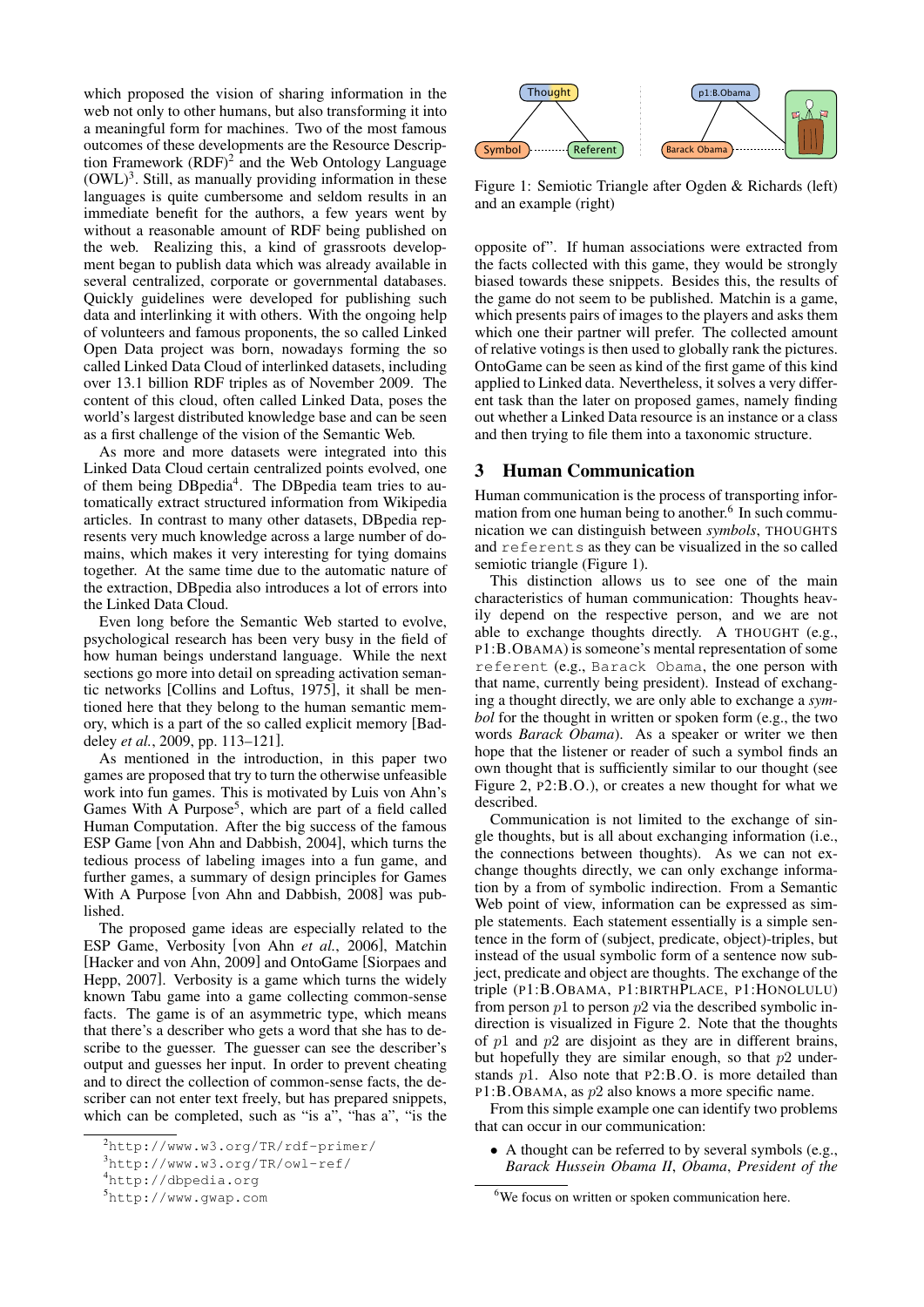

<span id="page-2-0"></span>Figure 2: Human to human communication

*United States*, *President Obama* all could refer to one single thought  $P2:B.O.$ ).

• A symbol can refer to several thoughts, also known as lexical ambiguity (*Apple* might refer to APPLE (the fruit) or APPLEINC (the company)).

#### 3.1 Human associations

Now, when we read or hear some symbol (e.g., *Barack Obama*) we instantly connect it with its thought(s) (e.g., P1:B.OBAMA), but also, we somehow remember related thoughts (e.g., P1:PRESIDENTUSA, P1:USA, ..., P1:HONOLULU), called associations.

Associations can be thought of as a graph of thoughts or a so called spreading activation semantic network [\[Collins](#page-5-0) [and Loftus, 1975\]](#page-5-0), in which each thought is a node and associations between these nodes are edges. An example for such a semantic network is depicted in Figure [3](#page-2-1) and shows some possible associations of P1:B.OBAMA. The length of an edge represents the strength of the association (e.g., P1:B.OBAMA's association to P1:PRESIDENTUSA is stronger than to P1:HONOLULU).

### 3.2 Context

It is argued that such associations are key requirements for our daily communication [\[Gerrig and Zimbardo, 2010,](#page-5-1) pp. 240ff]. Whenever we read or hear a symbol, our brain looks up its connected thought(s). These thoughts and their associations (in the following called associations of the corresponding symbol) are used to generate and adjust a *con-*



<span id="page-2-1"></span>Figure 3: Semantic Network

*text* of thoughts that are related to the current communication sequence. The associations of a symbol may either support the current context or oppose it. In the first case our associations reinforce the context and our confidence that we understood what the speaker was telling us and that we are thinking about similar thoughts rises. In the latter case we have an indication that our lookup of the symbol's thought was wrong and we struggle to find a different meaning for what we have heard so far (e.g., in the sentence "Last year the pen was abandoned as it was too dirty for the animals to live in." [\[Gerrig and Zimbardo, 2010,](#page-5-1) p. 241] one would first assume that "pen" was a writing instrument, as it does most of the time (so called biased ambiguity), but when reading about animals living in it we suddenly realize that it refers to an enclosure).

Such a context, which emerged from our ongoing integration of associations, can be seen as our condensed set of thoughts related to the current communication. We can also think of this context as a working space, a drastically reduced search space for things that we expect to be related to what the speaker / writer expressed, instead of considering every thought we have in our mind to be potentially related. The context hence allows us to do much faster lookups (e.g., for symbols of thoughts which until now only were mentioned implicitly or for the integration of new information into our memory) and gives us the ability to resolve ambiguities.

# 4 Comparing Linked Data with human associations

Linked Data and spreading activation semantic networks used to model human associations are very similar. Both can be seen as network structures with thoughts as nodes and edges in between, both of huge dimensions.

In contrast to human communication, "thoughts" in Linked Data are meant to be exchanged directly between machines, which means without the symbolic indirection that we humans have to use. In contrast to the human brain the evolving knowledge base is thus distributed and interlinked, which is at the same time one of its largest advan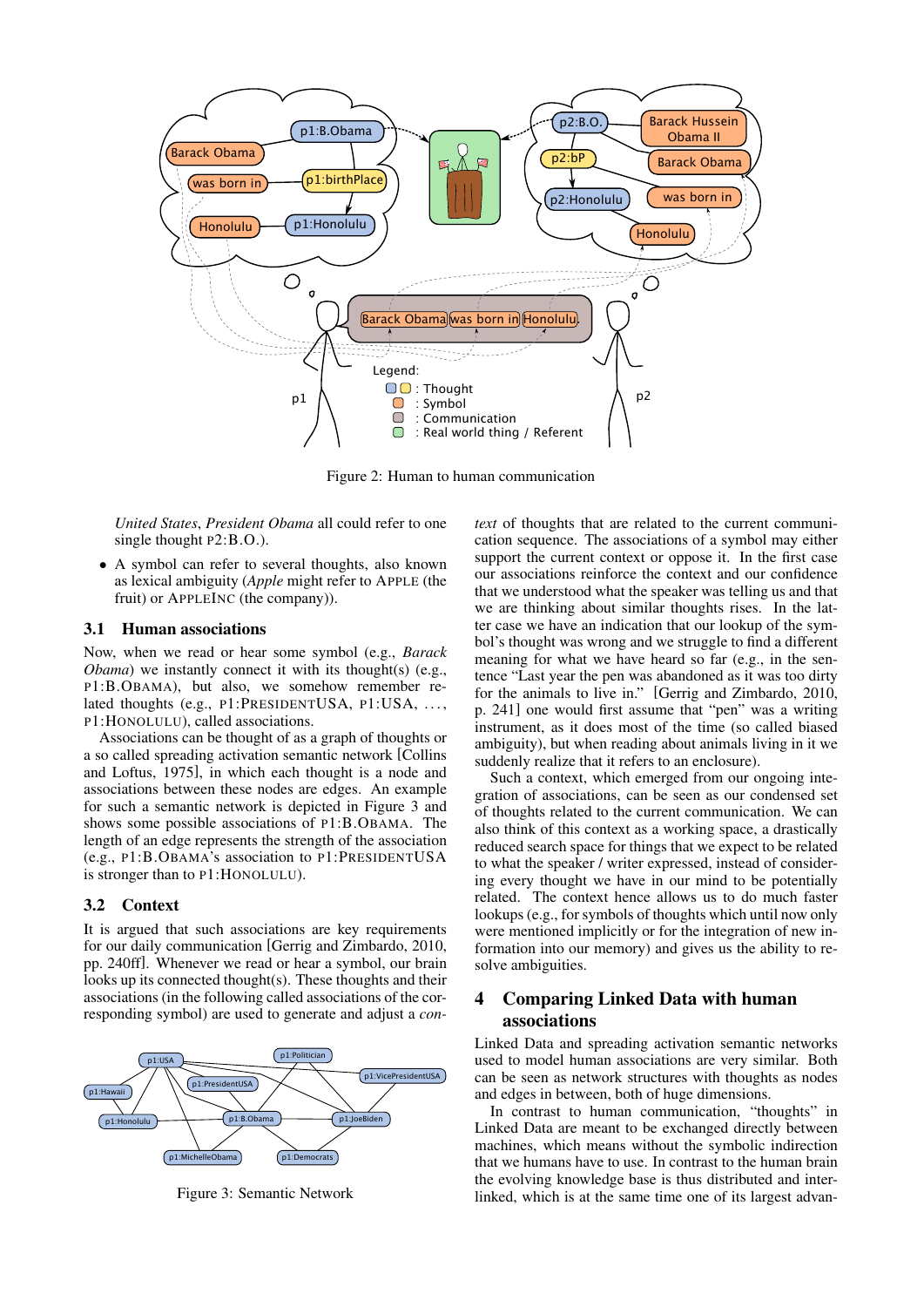tages and disadvantages. For example it allows continuing growth and allows machines to exchange information without reasoning about whether their symbols mean the same things, but at the same time this freedom introduced many errors into Linked Data, as anyone can issue statements about anything or as people use properties in different ways (cf. the use of owl:sameAs [\[Halpin and Hayes,](#page-5-9) [2010\]](#page-5-9)).

Another difference between Linked Data and human associations is that Linked Data has strongly typed edges, which identify the kind of relation between two concepts very precisely, while human associations do not. Usually it takes us much longer to find a name for the association of two thoughts than it takes us to name the associated thought. Furthermore, human associations do not seem to be limited to a certain type of relation between thoughts, even though it would be interesting to investigate which of these properties we use most frequently.

To be able to investigate questions as the one above, and more general to perform any quantitative comparison between Linked Data and human associations, a large ground truth of human associations is needed, which currently does not exist.

Except from the need for such a ground truth, until now only differences were mentioned, which render Linked Data more specific than human associations and hence would allow to easily simulate human associations with Linked Data by just ignoring details such as edge labels. Still there exists one key feature of human associations, which currently is not part of Linked Data: association strengths. Even though heavily dependent on the person, the current context and task, nearly all humans will agree that they generally associate Barack Obama stronger with USA than with Honolulu. In contrast to this, the facts in the Linked Data cloud are facts in a logical sense. They are assertions, all of the same "truth", none being more valuable than another.

A collection of such association strengths would allow us to ask machines not only to give us all information about an instance (e.g., all 600 triples for Barack Obama), but also to rank this information by association strength (e.g., only presenting the top 10 of these to an end user) and thus, to constrain the number of results. With regard to understanding human texts, this would allow us to propagate activation from thoughts whose symbols directly occur in the text to thoughts occurring only implicitly in a human like way. This in turn, would enable us to narrow down our search space from the whole Linked Data graph to only those thoughts associated with the current communication sequence by an "average human". Another immediate benefit from annotating Linked Data triples with an association strength is a kind of feedback for automated extraction processes such as the one underlying DBpedia. One could investigate, which extraction rules yield high and which ones yield low association strengths, possibly driving an improvement process.

Besides these immediate uses, such a collection of association strengths would also allow us to test whether current common heuristics truly model how we associate thoughts and if they do, they could be used to bootstrap the acquisition of associations strengths. Examples for such heuristics include word co-occurrences on websites or graph intrinsic features such as page rank, betweenness and the like, trying to model how much activation flows from one thought to another.

For further research it is thus proposed to generate both: a human association ground truth as described earlier and a collection of Linked Data triples rated with their association strengths.

# 5 Linked Data Games

In order for both datasets to be of any use, their size needs to cover a sufficiently large amount of human associations / Linked Data. The larger the amount of data collected, the more meaningful later quantitative comparisons will be. At the same time all data collected (e.g., associations of Barack Obama or whether USA is stronger associated to him than Honolulu), is highly subjective, resulting in a large amount of input from different persons to be needed in order to arrive at a collectively agreed association / rating. Additionally entering a large amount of associations or ratings is an extremely tedious task.

The former constraints render the application of traditional approaches to generate a ground truth, such as paying test persons to record or write down their associations or ratings, infeasible. Nevertheless, there exists a novel approach called Human Computation [\[von Ahn and Dabbish,](#page-5-2) [2008\]](#page-5-2) that might be suitable to solve this acquisition problem. The approach suggests to turn problems which are difficult to solve for machines into fun games with atomic decisions which are easily answerable for us humans.

In the following for each of the needed datasets an idea is presented on how the individual problem could be turned into such a game.

### 5.1 Building a human association ground truth

In order to acquire a human association ground truth one would usually present an item to a participant and ask her to enter all associations she has with this item in free text in a fixed amount of time (e.g., one minute). Then the next item would be shown. In order to make the collected data robust against priming effects, the order of the items usually would be randomized.

In order to turn this tedious process into a game many aspects of the ESP Game [\[von Ahn and Dabbish, 2004\]](#page-5-5) can be borrowed. In contrast to the ESP Game the items of this game are not web images but Linked Data resources (i.e., their symbols).

In its simplest form the envisioned game called *Associator* is a symmetric two player output agreement web game, where a player starts a game and is randomly grouped with some other player for a short, fixed period of time (e.g., 2 minutes). Both players then play in rounds and can not communicate by other means than described in the following. At the start of each round they see an input item S (e.g., *Barack Obama*). What makes this game a Linked Data game is that this item is a symbol of a Linked Data resource  $R$  (i.e., there is a triple  $(R, RDFS:LABEL, RSEL)$  $S$ ) in the LOD cloud (e.g. (DBPEDIA: BARACK\_OBAMA, RDFS:LABEL, *Barack Obama*)). Both players are then asked to enter what their partner will associate with this item. The round will last until any of the outputs of player  $p_1$  matches any of the outputs of player  $p_2$  or until both players decide to pass this item, as they can not agree on any association. All outputs and timings in this process are recorded. In case of a match both players get points depending on the time it took them to find the match and get into the next round. In case of a pass both players get into the next round without getting points.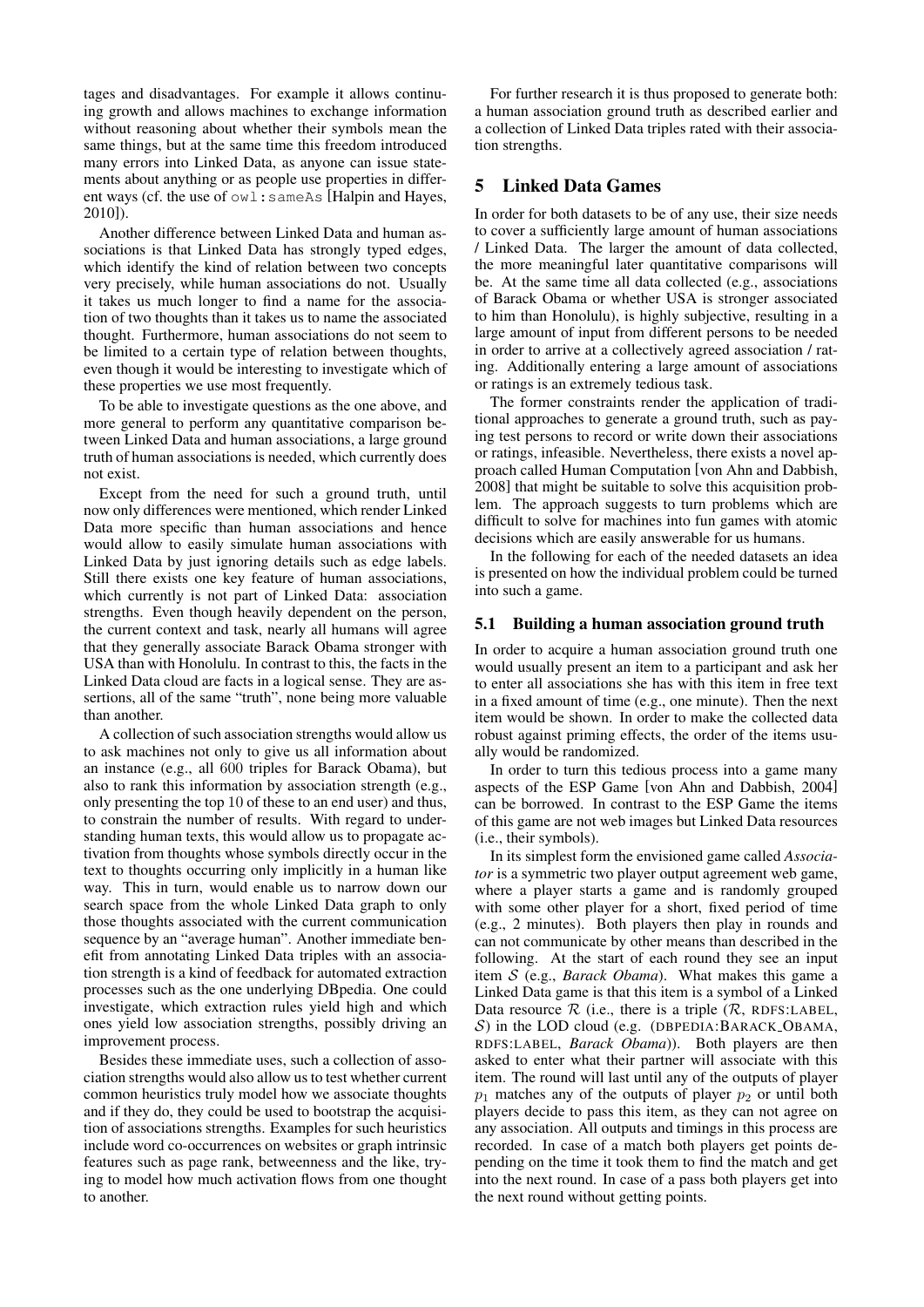What this game is going to return behind the scenes is a collection of associations between the input items (i.e., Linked Data resources' symbols) and user entered symbols, which actually represent associated thoughts as we know. The matches recorded in this process are very good candidates for collectively agreed associations of the presented item. The other non matching guesses as well pose associations, but are very susceptible to subjective associations, cheating and the like. Still any recorded round can be used for single player games, for example when there is an unequal amount of players who want to play or when a player quits out of a running game. In this case the current player is not matched with another player who is playing at the same time, but one whose session was recorded earlier. This single player process can then validate additional guesses of the recorded session.

In contrast to the ESP Game a couple of open questions remain trying to use the collected data to build a human association ground truth.

First of all this simplest version of the envisioned game does not include taboo words. Taboo words are a list of words shown to the players in addition to the round's item. Any word in the taboo list can not be used as a match to get into the next round. In the ESP Game taboo words are used to force the players to enter a larger variety of labels, by adding outputs that are agreed on for a certain amount of times to the corresponding input's taboo list. The problem with this approach is that taboo words certainly bias the association process in a way that not only the round's input item primes associations, but also the taboo words (they sort of work as additional inputs). One of the ways to weaken this problem is randomly selecting taboo words out of an actually larger list of taboo words, as it is proposed for the ESP Game. Still it might be interesting to investigate if it is not possible to completely eliminate this kind of biasing, e.g., it is proposed here to try a kind of covered taboo list. In this case the players would only see a list of covered words, indicating that there are taboo words. In case the player enters a word from this list, it blocks a potential match, gets revealed (for this player only) and the player is awarded with some small amount of additional points.

Another open problem is related to the fact that all collected associations actually are symbols for associated thoughts. In order to analyze whether these associations are part of the LOD cloud already, the symbols need to be matched back to Linked Data resources, where possible. This process often is very ambiguous and it is not clear if this symbol to resource resolution can be seamlessly integrated into the Associator game without introducing new distortions. Also it should be investigated how to select the input items, which in the presented form are symbols of randomly selected Linked Data resources.

### 5.2 Rating Linked Data triples with association strengths

While the previous game idea targets creating a human association ground truth, in this section an idea shall be presented how to turn the process of assigning association strengths to Linked Data triples into a game. A simple traditional approach for this task could show all Linked Data triples related to a previously selected Linked Data resource (e.g., all triples with dbpedia:Barack Obama as subject and/or object) to a test person and ask her to order these triples according to which one of the relations she would have thought of first, when hearing or reading

*Barack Obama*. After ordering the list, the next list for another Linked Data resource is shown.

Before presenting the idea to turn this process into a game, two things shall be mentioned: First, as showing a list of URI triples to the end-user is not of much use, the users will always see a symbolic representation of this list. Luckily Linked Data resources are usually labeled with a symbol with the rdfs:label datatype property. Second, the outcome of each of these experiments, which is a user centric absolute ranking, is not only highly subjective, but sometimes even unstable for one person, as a lot of relative decisions are involved within this process and the human brain tends to lose track of them. Hence it seems to be better to ask for these atomic relative comparisons of two facts and then use an objective ranking algorithm to generate an absolute ranking out of them. Generating an absolute ranking out of such results can be compared to chess ranking systems, where based on the outcomes of atomic competitions (player  $p_1$  won against  $p_2$ ), a global ranking is calculated, just that in this case there are no players competing, but facts.

The envisioned game is called *BetterRelations* and borrows many ideas from Matchin [\[Hacker and von Ahn,](#page-5-7) [2009\]](#page-5-7), which asks users to compare images against each other and calculates a global ranking from this.

In its simplest form BetterRelations is a symmetric two player decision agreement web game. A player starting the game is randomly matched with some other player either for a predefined amount of time (e.g., two minutes) or a predefined amount of rounds (e.g., 50). At the start of each round both players are presented with one input item, which actually is a Linked Data resource's symbol (e.g., *Barack Obama*), and two facts about this item (e.g., *is president of the USA* and *was born in Honolulu*). Both players are then asked to select the fact that their partner will have thought of first. In case both players agree they are rewarded with points and get into the next round. In case of disagreement, both players get into the next round but do not get points. As in Matchin the amount of points collected in a round rises with the number of decision agreements of both players in a row, punishing a disagreement without actually subtracting points from the user and preventing cheat strategies to gain many points by simply selecting a random fact as fast as possible. In order to prevent another obvious cheating strategy, the facts are presented to both players in randomized order. All actions in this process are recorded, and for example used for a single player mode.

Behind the scenes this game acquires a large amount of relative decisions between facts. Decisions which both players agreed on are especially validated. Disagreements could mean a lot of things and could result from subjective rankings and cheat attempts, or could indicate that the two facts were equally important.

In contrast to Matchin, BetterRelations will not create one globally ranked list for all Linked Data triples, but instead is going to create a list for each Linked Data resource of interest and all facts related to this resource. The ranking algorithm, which transforms the relative ratings into these global ratings hence has to deal with a lot smaller lists than in the case of Matchin.

Also the algorithm shall be able to quickly exclude a large number of erroneous facts, as they occur in Linked Data, from being played again, in order not to bore players with such facts. One possibility would be to provide